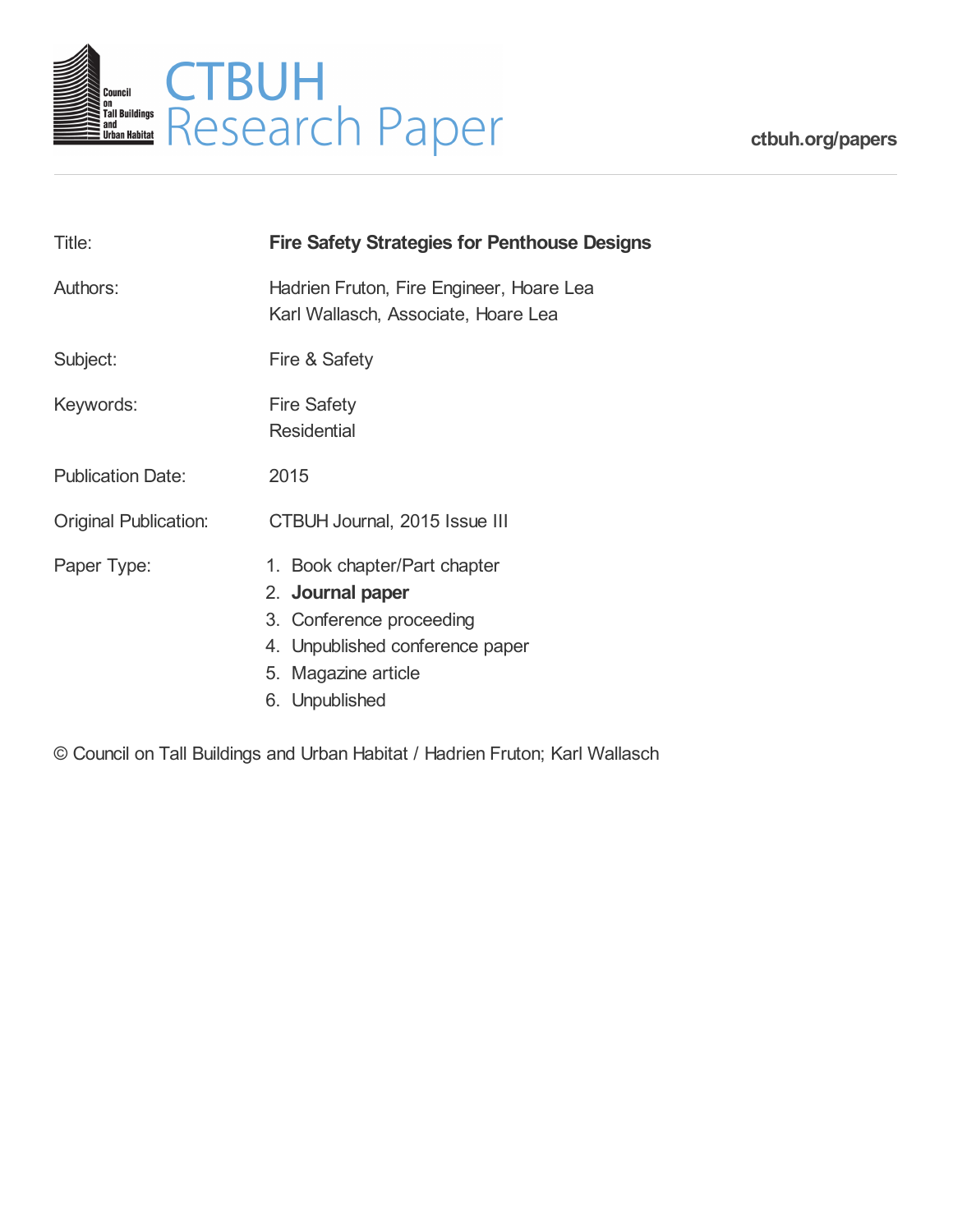# Fire Safety

# Fire Safety Strategies for Penthouse Designs





Hadrien Fruton Karl Wallasch

#### Authors

**Hadrien Fruton,** Fire Engineer **Karl Wallasch,** Associate Hoare Lea Western Transit Shed 12-13 Stable Street London N1C 4AB United Kingdom t: +44 20 3668 7100 f: +44 20 3479 1591 e: HadrienFruton@hoarelea.com www.hoarelea.com

#### **Hadrien Fruton**

Hadrien Fruton is a fire engineer within Hoare Lea's Fire Engineering team and based in London. He studied fire engineering at the University of Ulster. Hadrien is an expert in the field of fire engineering, in particular the use of CFD modeling as part of a holistic and unique fire safety strategy. He has worked on many residential, commercial and retail developments.

#### **Karl Wallasch**

Karl Wallasch is an associate working in Hoare Lea's Fire Engineering team in London. Karl is a tutor in the online Master course at the Bauhaus University in Weimar, Germany. He is also the secretary of the SFPE UK Chapter and a member of the VFDB (German Fire Protection Association) Referat 4 – a committee publishing fire engineering guidance in Europe.

Penthouses, with their luxurious amenities and uninterrupted 360-degree views over the city skyline, tend to be larger than normal apartments and often have unique design features that can create challenges in fire safety design. The critical questions are: can occupants escape safely from the top of a high-rise tower, and what are the conditions within the penthouse once the Fire Brigade has arrived at the top of the tower? This article outlines the fire safety strategy for a unique five-story open-plan penthouse in London. A fire engineering assessment was required, including the use of CFD simulations, to prove that the proposed design complies with the functional requirements of building regulations in the United Kingdom.

#### Introduction

Since the first penthouse apartments were built in New York City in the 1920s, penthouses have been popular and continue to carry a sought-after prestige in capital cities around the world. One Hyde Park's penthouse in London recently sold for US\$208 million (Huffington Post 2014) and the penthouse in Monaco's New Odeon Tower is expected to sell for at least US\$386 million (The Guardian 2014). Penthouses, with their luxurious amenities and uninterrupted 360-degree views over the city skyline, give the feeling of being located away from the city, as they are generally less noisy than apartments on lower floors. They also tend to be larger than normal apartments, sometimes accessed by a private elevator opening directly into the apartment. They can

come equipped with a private terrace, a private pool, or other unique features.

A recent example of a unique penthouse apartment is the five-story penthouse on top of the 36-story 261 City Road development located in Islington, London. The development is composed of three buildings (Buildings A, B, and C), all designed by Skidmore, Owings & Merrill (SOM). Buildings A and C are both seven-story buildings served by two stairs, while Building B, also known as the Lexicon, is a single-stairway building with a height of 118 meters, and will be the tallest building in the area (see Figures 1 and 2). The development will offer more than 300 residences (both private and affordable units), amenities such as a spa, retail space, and a public courtyard, as well as a restaurant at ground floor level in front of the newly created City Road basin.

As penthouses are one-of-a-kind apartments with specific features and layouts, giving flexibility to the architect can be a challenge due to fire safety restrictions in many jurisdictions. In the United Kingdom, for example, justifying an open-plan layout is generally done through a fire engineering assessment, the principles of which, including evacuation time calculation and Computational Fluid Dynamics (CFD) modeling, are explained in this paper.

#### General Fire Safety Strategy

The general fire safety strategy for the development under study here was based on



Figure 1. 261 City Road, London – overall view. © Mount Anvil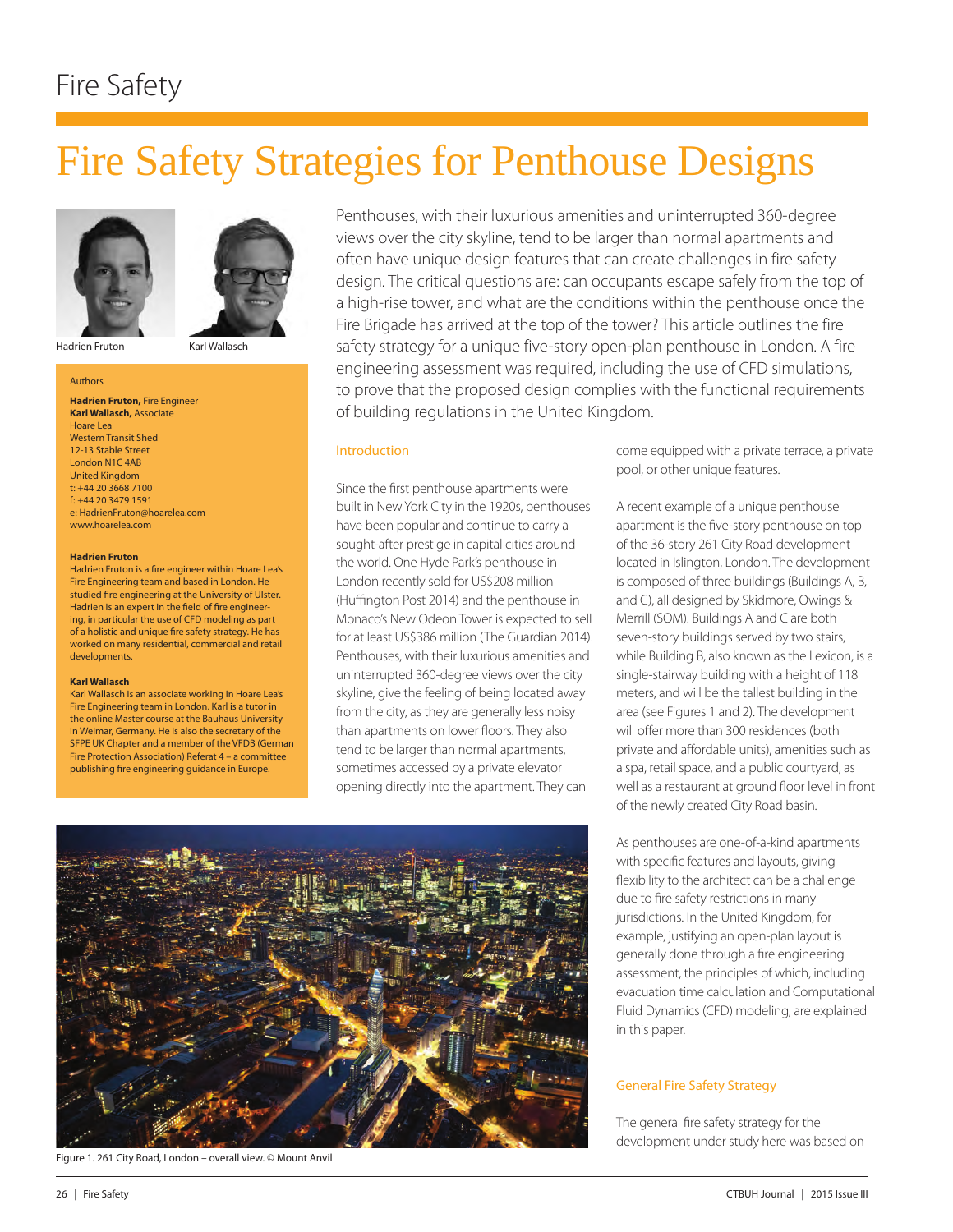recommendations within Approved Document B (ADB) (DCLG 2013), which is the most common fire guidance in use in England and Wales. Buildings A and C are less than 30 meters in height, so the minimum fire resistance of the main structure is set at 90 minutes. Building B has 120 minutes' structural fire resistance, due to its height being greater than 30 meters, and is fitted with a sprinkler system throughout. Dry risers are provided to buildings A and C, while Building B has a wet riser.

All the buildings are greater than 18 meters in height, and therefore are all fitted with a firefighting shaft – consisting of a ventilated firefighting stair, a fire main provided at every level within the stair core, a firefighting lift provided with emergency back-up power supplies; and a firefighting lobby, which is the ventilated residential common corridor. The common corridor in Building B is mechanically ventilated via a 0.6-square-meter smoke shaft, while Buildings A and C use the 1.5-squaremeter natural smoke shaft recommended within ADB. Finally, a conventional "defend in place" strategy is adopted for the residential levels, where only the occupants from the apartment of fire origin evacuate. This is a standard assumption for residential developments in the United Kingdom, as the neighbors, protected by a high level of fire compartmentation (at least 60 minutes' fire resistance), remain in place. In the case of Building B, each floor is also separated by 120 minutes' fire resistance.

ADB can be restrictive in terms of apartment layouts, as it generally requires all the habitable rooms to be approached via a sterile, 30-minutes fire-resistant, protected entrance hall with FD20 fire doors. Guidance within British Standard (BS) 9991:2011 (BSI 2011) offers more flexibility and allows open-plan apartments under certain conditions, such as a ceiling height above 2.25 meters, enhanced fire alarm and detection systems (i.e., one detector in every room), and a residential sprinkler system fitted throughout the apartment. When the dimensions of the apartments are greater than the maximum size allowed within BS 9991, or if it is a multi-level open-plan apartment, a fire-engineered assessment is generally used to justify the layout, by



Figure 2. Lexicon, London under construction. © Mount Anvil

determining the conditions within the proposed apartments in case of fire, and by demonstrating an adequate level of safety for the occupants. Following this approach, several apartments within the development had to be fire-engineered, including the use of CFD modeling, with the most challenging apartment being the five-story open-plan penthouse sitting on top of Building B at more than 100 meters above grade.

#### The Penthouse

#### Geometry

The 385-square-meter penthouse (see Figure 3) is composed of five stories with:

- $\blacksquare$  The entrance and reception lounge at Level  $32$
- The kitchen and living room at Level 33;
- Bedrooms at Levels 34 and 35; and
- A roof terrace at Level 36.

Two stairs are provided within the penthouse: one open stair located within a void between Level 32 and Level 33, and another linking Level 33 to the upper floors. Additional measures include a residential sprinkler system, enhanced fire alarm and detection system, and an automatic openable vent (AOV) on top of the stair linking Levels 33, 34, 35, and 36. The penthouse has a height of 15 meters between the slab at Level 32 and the ceiling above the stair at Level 36.

### Fire-engineered assessment

Due to the uniqueness of this five-story

penthouse, it was considered to be more closely related to a "dwelling house" than to an apartment. Dwelling houses with more than one floor over 4.5 meters above ground floor level (typically a dwelling house of four or more stories), would typically require:

- A protected stair and a sprinkler system throughout; or
- A protected stair and an alternative means of escape for any level above 7.5 meters

The sprinklered penthouse in this study has been designed with open internal stairs, instead of the recommended protected stair, and no alternative means of escape has been provided. A fire-engineered assessment, based on a deterministic study, has therefore been used to establish if occupants asleep on the terrace at Level 36 would be able to escape safely during two different fire scenarios, via the open internal stairs to the entrance door at Level 32, before conditions



Figure 3. 3D geometry of the penthouse.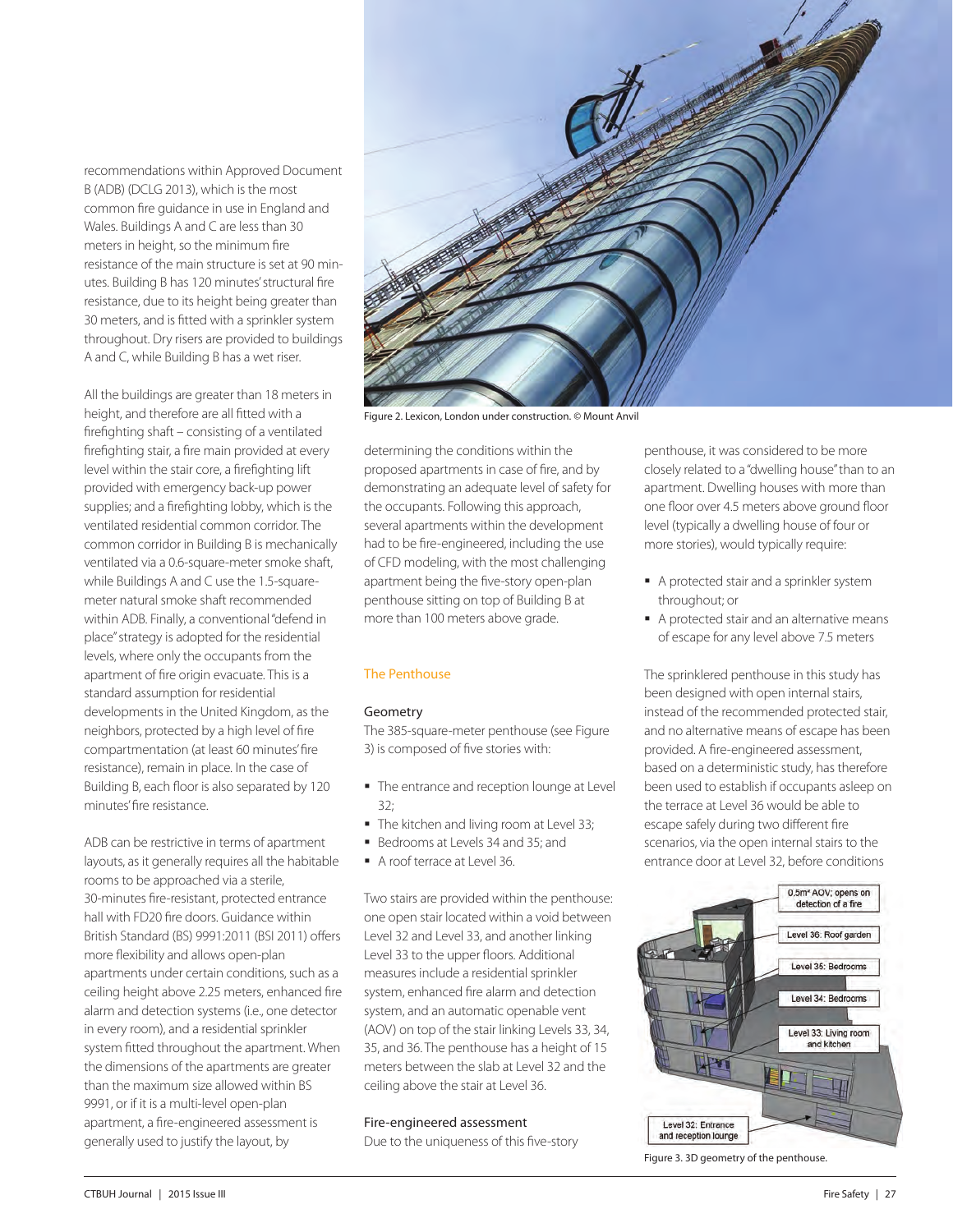**66...** due to the intrinsic nature of a<br>
penthouse (i.e., being on the top of the building), there is no option to provide a second means of escape without changing the layout and reducing the net saleable area of the penthouse. **?** 



Figure 4. Example of a timeline comparison of the Available Safe Egress Time (ASET) and Required Safe Egress Time (RSET). Source: PD 7974-6:2004.

become untenable. This was considered to be the worst-case scenario, as the terrace does not contain any sleeping accommodation, and the only means of escape route from the terrace represents a travel distance of approximately 48 meters, including vertical and horizontal travel distances.

The deterministic study undertaken aimed to compare the Required Safe Escape Time (RSET) – the time required by the occupants to leave the penthouse and escape to a place of relative safety (the common corridor) – to the Available Safe Escape Time (ASET), defined as the time available for occupants to escape until conditions within the penthouse become untenable for escape due to fire and smoke spread (BSI 2004) (see Figure 4). The RSET was calculated using empirical data provided in several studies, whereas the ASET was determined using CFD modeling software called Fire Dynamic Simulation (FDS), which has an emphasis on smoke and heat transport from fires (NIST 2015). The latter provided numerical data on the levels of safety implied by the proposed design that were analyzed and compared against tenability criteria.

Two different fire scenarios have been analyzed: a living room and a kitchen fire. The fire statistics in United Kingdom from 2011–2012, compiled by the Department for Communities and Local Government (DCLG 2012), show that, out of 37,601 fatal and non-fatal casualties in accidental dwelling fires, 61.8% started in the kitchen, whereas

only 9.2% started in the dining room or lounge. However, living-room fires lead to the most fatal casualties, due to the difference of fire size and fire spread opportunities between a kitchen and a living-room fire. Therefore, even if, in terms of occurrence, the kitchen fire would have been the most relevant, by including a typical kitchen and living room fire in the study, a full range of possible residential fires has been assessed.

This is not the first time this approach has been used on open-plan layouts, with dimensions exceeding the recommendations within the guidance, or for multi-story open-plan apartments. The fire-engineered assessment has been based on the proven benefits of not only the enhanced fire alarm and detection systems that would be present in a real fire scenario, but also the presence of a residential sprinkler system. This tried-andtested scientific methodology has been developed through a process of discussions with building control bodies, the London Fire and Emergency Planning Authority (fire engineering team), and third-party checkers. Each comment received enriched the approach and provided further background to validate the level of safety provided in each open-plan apartment.

Several American and British studies have also been used to justify items such as an increase of the maximum travel distance within an apartment where sprinklers are provided (NFPA 2015), an increase of the level of safety when both sprinkler and enhanced detection are provided (NHBC 2009), the distance of the cooking appliance from the means of escape route (BSI 2011), and the effectiveness of the residential sprinkler system (BRE 2005). There are some studies of particular interest that document a number of experiments with and without sprinklers, and with the door to the room of fire origin opened or closed (NHBC 2009). The main conclusions from the above-mentioned publications were:

- Visibility is lost quickly during a fire;
- **Tenable conditions (apart from visibility) for** the rest of the house could be maintained by having sprinklers in the room of origin or by closing the door of the room of fire origin;
- Fire with the door open and no sprinklers would eventually cause untenable conditions throughout the house;
- Sprinklers did not improve the visibility, however they significantly improved the tenable conditions for heat, radiation, and toxic gases; and
- Death would not have occurred in any of the sprinklered fires.

The core of the fire-engineered assessment used to validate open-plan layouts that deviate from the guidance is therefore mainly based on all the above conclusions. This approach is nonetheless always evolving to address the specific needs of each project. For this specific penthouse, the main challenges were the layout – including the size, the geometry, the number of stories, the open stairs, the void connecting Level 32 to Level 33 – and the fact that, due to the intrinsic nature of a penthouse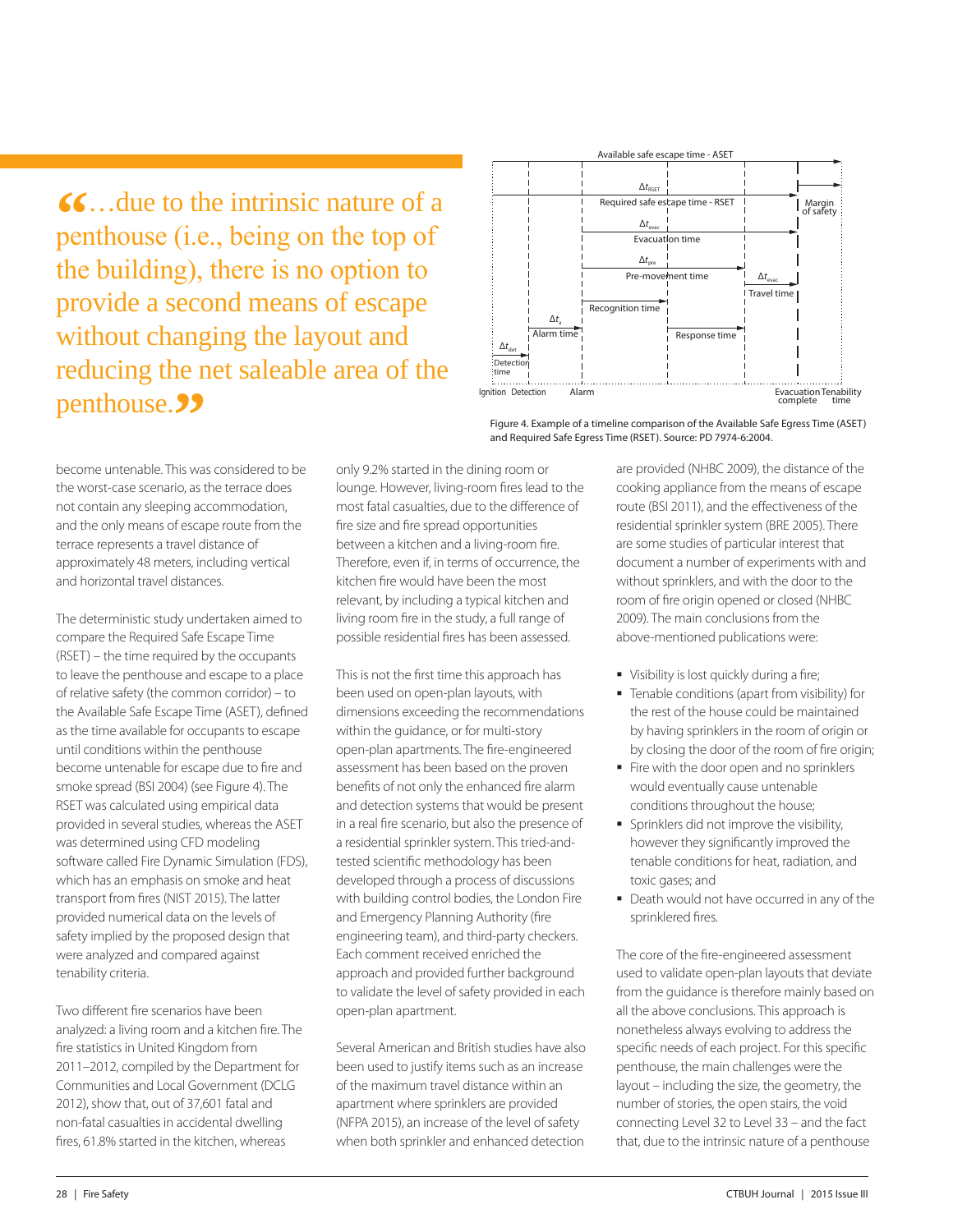(i.e. being on the top of the building), there is no option to provide a second means of escape without changing the layout and reducing the net saleable area of the penthouse.

#### Required Safe Escape Time (RSET)

An analysis of the total time to evacuate the penthouse has been conducted. This analysis is based on the identification and quantification of the individual time elements, which contribute to the overall escape time. These elements include time periods related to the fire safety systems (e.g., time to detection and alarm), occupant premovement time (e.g., recognition and response time), and the time taken to actually travel out of the apartment.

Due to the enhanced fire alarm and detection system, the detection and alarm time analysis was done at the early stage of the fire: around 30 seconds after ignition. The pre-movement time took into account the fact that occupants could be asleep (leading to additional time to waken), then covered the time occupants would take to recognize and respond to the fire (BSI 2004). There is a psychological and physical process an individual might use to attempt to perceive, identify, structure, and evaluate the fire incident cue. Therefore, the pre-movement time will vary from one person to another, but it will also be different for the same person depending on external factors such as prior

experience, physical condition, familiarity with the surroundings, family members present, etc., (Bryan 2008). Those factors are generally taken into account in the studies by giving the average pre-movement time and several percentiles. The pre-movement time provided in the fire engineered assessment therefore took into account all of those parameters in order to cover a wide range of scenarios. Finally, the travel time was calculated, taking into account the differences between vertical and horizontal walking speed (as most of the escape route is done vertically via the two open stairs), as well as the effect of smoke on walking speed.

By adding the time to detection and alarm to the pre-movement and travel time, the maximum expected RSET time for both kitchen and living room fire scenarios was determined.

### Available Safe Escape Time (ASET)

In order to gather information on the ASET, the penthouse had to be created as a 3D model in FDS (see Figure 5). The aim was to mirror the proposed design to a level of detail that would be considered acceptable and would not affect the results. In addition, all input parameters had to be detailed and documented. This included the design fire for both kitchen and living-room fires: location of the fire, size, heat release rate per area, growth rate, effect of the sprinkler on the heat release rate, etc.

The reaction type (i.e., which fuel will mix with

per mass of fuel burnt) or the carbon monoxide yield, had to be specified in FDS in order to model a realistic residential fire. The sprinkler system also had to be specified (i.e., flow rate, activation temperature). Each obstruction created on FDS (i.e., walls, slab, ceiling, furniture) was assigned a material property to take into account any interaction they may have with the fire. A breakage temperature was assigned to the glazing, so as to provide enough oxygen to sustain the fire.

Furthermore, smoke detectors were added to compare the detection time in the fire scenario to the one found with the calculation in the RSET, and to activate the 0.5-square-meter AOV located on top of the stair, which opens automatically on smoke detection. All of these parameters and assumptions were made in excess of normal expectations, to take into account a factor of safety.

Two different fire scenarios have been simulated to represent fires of different size, in different locations, and with different fire properties. They included a polyurethanebased living room fire and an oil-based kitchen fire. The fire scenarios, fire properties, heat release rate (see Figure 6), and fire locations were discussed and agreed upon prior to modeling with the Authority Having Jurisdiction (AHJ). Finally, each fire scenario was provided with numerous outputs to be able to determine the ASET. They included visibility, temperature, and velocity slices, as well as devices located along the escape route measuring the radiative heat flux, the visibility,



air), but also products of combustion, such as the soot yield (the mass of smoke produced

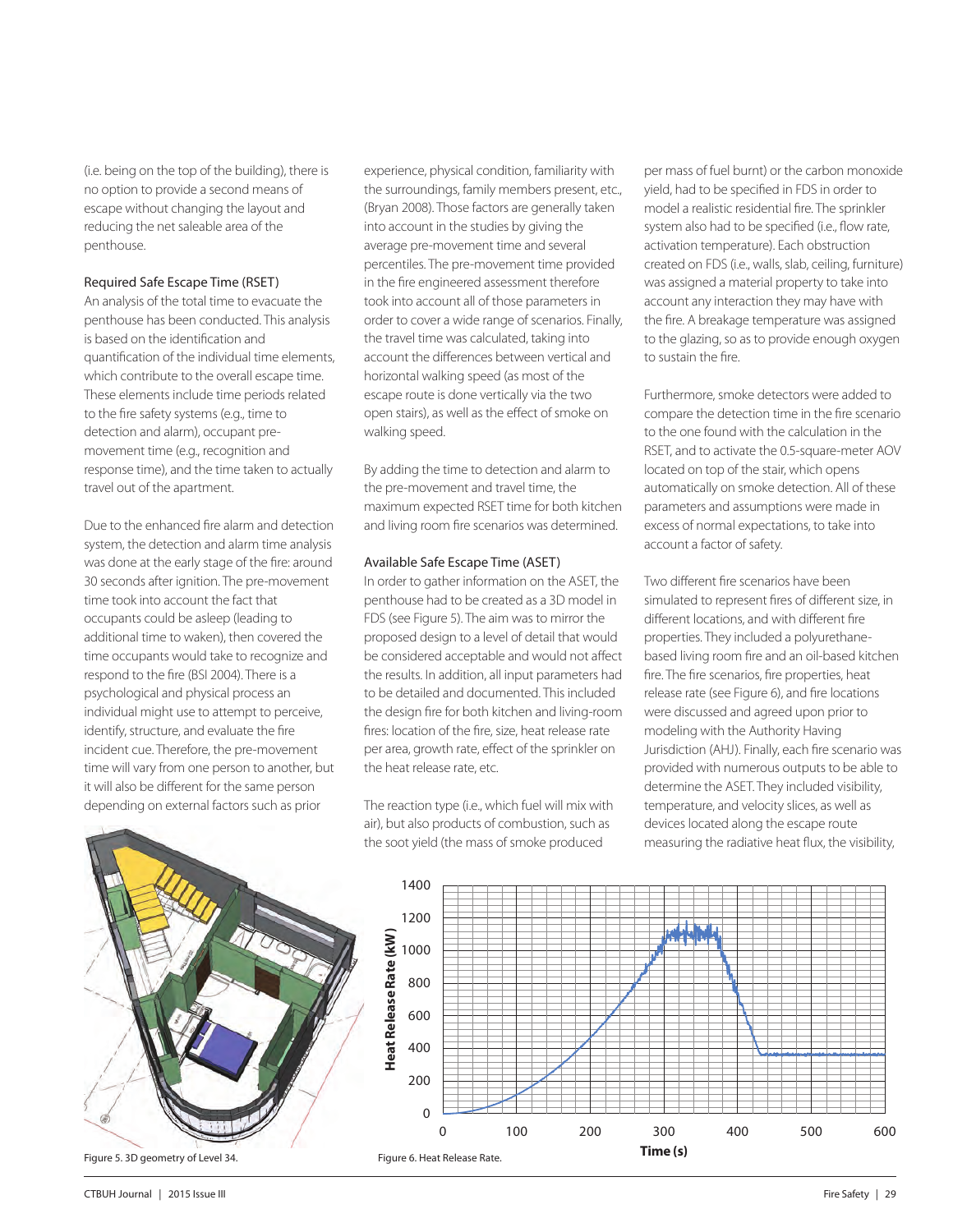**66An occupant would need to be exposed for at least 30 minutes to** 60°C in wet conditions before lung damage occurs. It was therefore concluded that temperatures between 60 and 80°C during approximately 2 minutes' duration will not impede or prevent occupants from evacuating.<sup>?</sup><br>**PEVENT OCCUPANTS from evacuating.**?? **Figure 7. The visibility at 243 seconds in the upper stair. Blue shows good visibility** 



(10 meters), red shows bad (0 meters).

the temperature, and the Fractional Effective Dose (FED) that is used to assess the toxicity of the atmosphere.

## Results of The Fire-Engineered Assesment

All the output data gathered during the simulation were assessed against tenability criteria agreed with the AHJ prior to modeling. These included the temperature at which burning of the lungs and throat are likely to occur depending on the time of exposure, the level of radiation at which severe skin pain will occur, and the FED at which occupants, no matter their age or general health, would be considered to be incapacitated. The visibility condition during escape was also assessed against the criterion recommended in PD 7974, even though it is the authors' opinion that visibility does not play a key role in the occupant's ability to escape. It should nonetheless be assessed as part of a holistic deterministic study (see Figure 7).

The results indicated that the tenability criteria for FED and radiative heat flux were not breached (see Figure 8). The tenability criterion for temperature was breached during the simulation for the living-room fire. To assume a worst-case scenario, the living-room fire was located under the void between Level 32 and Level 33 (with a height of approximately 5.5 meters) and therefore grew until it reached one megawatt (the equivalent of a fire in a piled-high luggage

trolley containing clothing and other representative materials) (Mayfield & Hopkin 2011), before decreasing following sprinkler activation. The temperature at Levels 32 and 33 breached the tenability criterion (60°C) in the entire area of both floor levels at the beginning of the fire (before sprinkler activation) for approximately 130 seconds (see Figure 9).

To provide a factor of safety, the tenability criteria are assumed to be breached if they exceed a set value for more than one second. In the case of the temperature, PD7974-6 states that an occupant would need to be exposed for at least 30 minutes to 60°C in wet conditions before lung damage occurs. It was therefore concluded that temperatures between 60 and 80°C during approximately two minutes' duration will not impede or prevent occupants from evacuating.

Due to the large fire size, a significant quantity of smoke was produced, and the large volume of the penthouse did not compensate for it. The visibility therefore dropped quickly below 10 meters, then 5 meters, before stabilizing at around 1.5 meters until the end of the simulation, with some local areas having better visibility.

Research studies show that, when confronted with low visibility, occupants are likely to turn back (Bryan 2008). It was nonetheless concluded that occupants would still be able to escape from the penthouse due to their familiarity with their surroundings and the

geometry of the penthouse (the walls giving landmarks and allowing occupants to follow them to the exit). Additionally, while low visibility impedes the evacuation, it is not a direct threat to occupants' survival, unlike the temperature, radiative heat flux, or FED. Indeed, low visibility during escape will not lead to lung burns, unconsciousness, cerebral depression, or skin burns. The results also showed that the vent (activated following detection of smoke) on top of the stair, while allowing smoke to exhaust, does not have a key role in improving the visibility.

# Approval Process

As this penthouse was the first of its kind in London, a unique approval process route was required. Lewisham Building Control was the AHJ approving the entire development, including internal apartment layouts and penthouse design. As the fire safety strategy for the five-story penthouse was based on fire engineering principles in line with PD 7974-0:2002 (BSI 2002), it was decided that an independent third-party reviewer would be appointed to assist Lewisham Building Control.

This third-party reviewer (Beryl Menzies & Partners) was contacted at an early stage. An initial meeting took place with the AHJ, its third-party reviewer and the design team, to introduce the penthouse, its characteristics, the architectural aspiration, the challenges and the proposed fire-engineered assessment; an